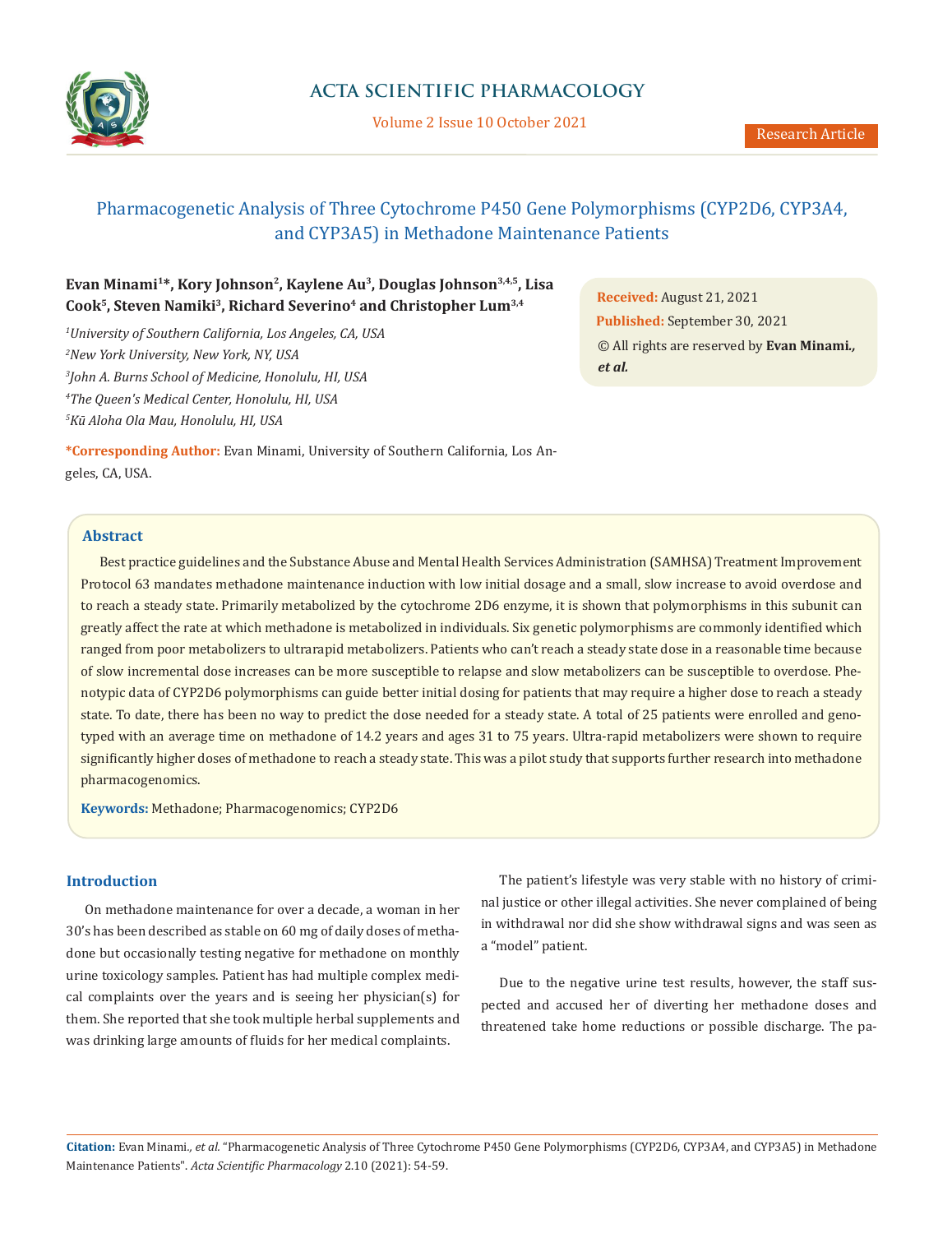tient became very angry and any therapeutic alliance with her was negatively affected.

Due to the patient's vehement protests of not diverting, the clinic arranged for onsite observation of dosing and collection of urine samples for toxicology testing at intervals over most of the day. The patient was found to be a rapid metabolizer and all suspicion and accusations were dropped.

In this case, testing upon initial induction of methadone would have avoided this individual being subject to further stigmatization related to society's general image of "addict" and "liar" and might have urged the clinic to look further into the patient's medical issues to assist her in resolving or alleviating them. This shed light on the consequences of inadequate dosing.

The opioid epidemic has grown into a prominent public health issue. Abuse of opioids can lead to addiction, severe respiratory depression and death. 2015-2017 saw significant increases in synthetic opioid deaths in all racial and ethnic demographics as illicitly manufactured fentanyl continues to fuel the US opioid epidemic $^1$ . Reducing physical dependence involves confronting withdrawal symptoms that include diarrhea, vomiting, nausea, agitation, anxiety and increased lacrimation which itself can impair daily life and, if not monitored correctly, can result in death due to dehydration or hypernatremia. Relapse after a period of detox can be even more lethal as patients' tolerance decreases and they cannot handle previously tolerated larger doses.

Methadone is an opioid with a long half-life that allows daily dosing and can treat moderate to severe pain. When used together with medical supervision and counseling, it can be an effective treatment for opioid use disorder. Over the last decade, the use of methadone for opioid dependence has grown substantially. Opioid prescriptions by physicians rose significantly from 2007-2010 but leveled off in the early 2010's [1]. However, synthetic opioids have been an increasing factor in opioid related deaths. From 2015- 2017 the most significant increases in synthetic opioid deaths were in blacks aged 45-64 years and non-Hispanic whites aged 25-34 years, which increased more than two-fold, 19.3 to 41.9, 21.8 to 42.7, 36.9 to 58.3 in 100,000 respectively [1].

Methadone maintenance has been utilized and evaluated since its development in 1964 as a medical response to the post-World War II heroin epidemic in New York City. The findings of major early studies have been consistent. Methadone maintenance reduces and eliminates the use of heroin, reduces the death rates and criminality associated with heroin use, and allows patients to improve their health and social productivity. In addition, enrollment in methadone maintenance has the potential to reduce the transmission of infectious diseases associated with heroin injection, such as hepatitis and HIV. The principal effects of methadone maintenance are to relieve narcotic craving, suppress the abstinence syndrome, and block the euphoric, habit-forming effects associated with heroin. A majority of patients require 80-120 mg/d of methadone, or more, to achieve these effects and require treatment for an indefinite period of time, since methadone maintenance is a corrective but not a curative treatment for heroin addiction. Lower doses may not be as effective or provide the blockade effect. Providing inadequate doses of methadone has shown to increase the rate of relapse for patients on methadone maintenance and exemplifies a barrier pharmacogenomics can help bridge [2].

Methadone maintenance has been found to be medically safe and nonsedating. It is also safe for pregnant women battling opioid use disorder. Enzyme activity, specifically in CYP3A4 and CYP2D6 has shown to increase during pregnancy and CYP1A2 shown to decrease due to estrogenic hormones such as estradiol and progesterone [3].

Pharmacogenomics is the growing field that studies the impact that genetic variants have on drug pharmacokinetics and pharmacodynamics for individuals. Pharmacokinetics is what the body does to the drugs, which includes: absorption, distribution, metabolism, and excretion. Pharmacodynamics is the biochemical and physiological effects that the drug has on the body. Pharmacogenomic factors have been increasingly studied for pain treatment as genetic characterizations affect individual responses to drugs which can have safety implications for proper dosing.

The metabolism of methadone occurs via the cytochrome P450 pathway with hepatic N-demethylation to the inactive primary metabolite 2-ethyl-1,5-dimethyl-3,3-diphenylpyrrolidine. The cytochrome P450 isoenzymes (CYPs) are a superfamily of enzymes, which are embedded in the phospholipid bilayer of the endoplasmic reticulum. Although the CYPs associated with drug metabolism are mainly found in the liver, they can also be expressed in lower amounts in the gastrointestinal tract, lung, central nervous system, and kidney. Twelve CYPs are thought to be involved in general drug metabolism.

55

**Citation:** Evan Minami*., et al.* "Pharmacogenetic Analysis of Three Cytochrome P450 Gene Polymorphisms (CYP2D6, CYP3A4, and CYP3A5) in Methadone Maintenance Patients". *Acta Scientific Pharmacology* 2.10 (2021): 54-59.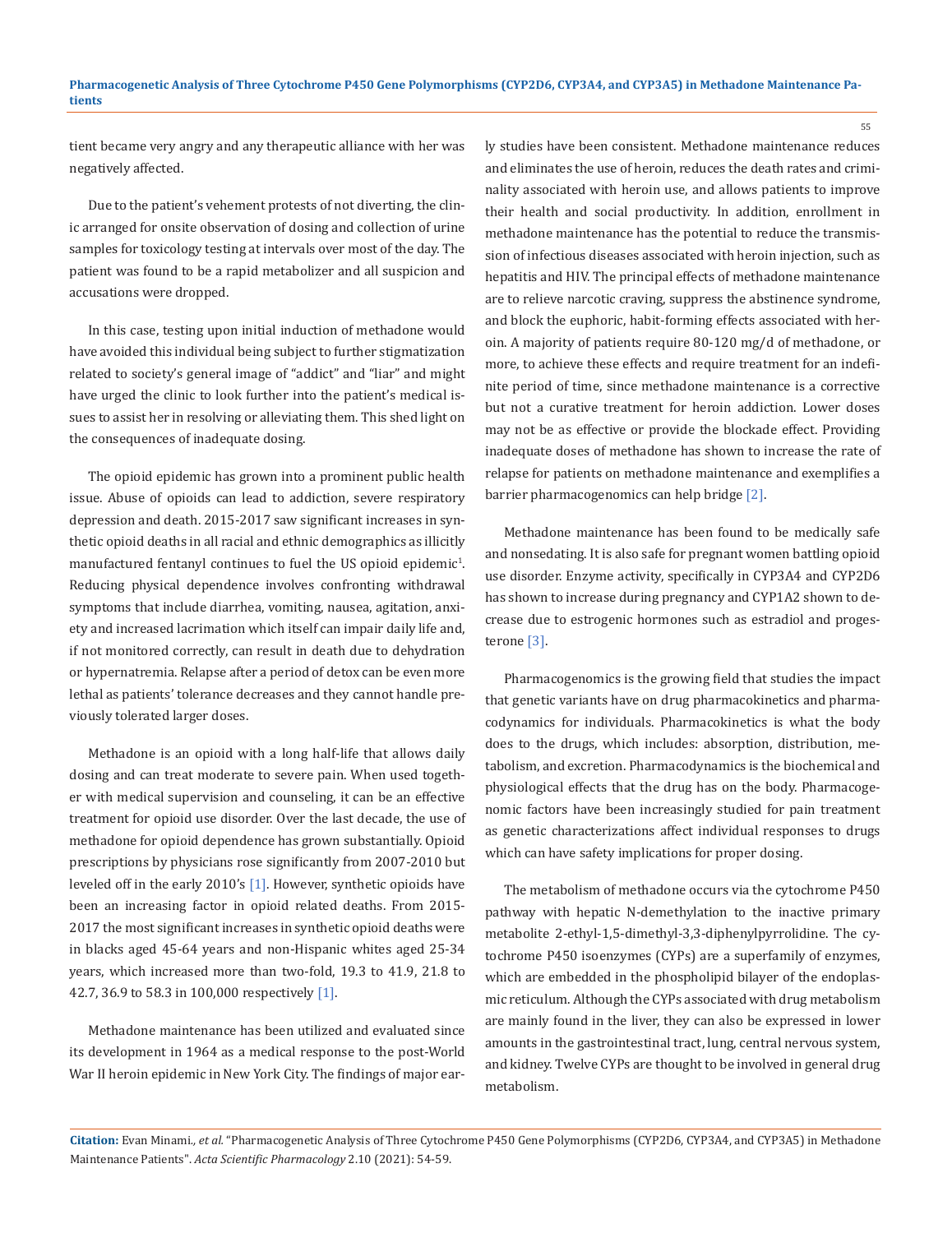Extensive variations in the expression of specific CYP enzyme levels occur between humans secondary to the presence of genetic polymorphisms and differences in gene regulation. Genetic polymorphisms of cytochrome P450 genes have been described with the existence of poor (zero functional genes), extensive (one or two functional genes), and ultra-rapid metabolizers (three or more functional genes). The CYP2D6 specifically is thought to play a primary role in methadone metabolism. CYP2D6 polymorphisms can lead to different metabolism rates of methadone and therefore can directly affect the dosing needed in order to reach steady state.

#### **Methods**

Kū Aloha Ola Mau has offered methadone treatment (Medication Assisted Treatment) since 1976. Its Honolulu program served approximately 150 to 175 patients at the time of this study and offered weekly to monthly group and individual counseling for each patient. Dosing protocols followed Treatment Improvement Protocol 63 SAMHSA Guidelines. The amount and duration of the counseling was dependent on patient progress, program take home status, guidelines and individual need.

After obtaining informed consent, buccal swabs were taken by Kū Aloha Ola Mau volunteers. Buccal swabs are a common, noninvasive way to collect DNA samples for testing from the cells on the inside of a person's cheek. Questionnaires were also collected from the patients. The buccal swabs were labeled with the patient study ID number only and transported in specimen bags to the molecular diagnostics laboratory.

DNA samples from buccal swabs were extracted using a standard ethanol extraction. Detection of single nucleotide polymorphisms were used to identify allele variants in CYP2D6, CYP3A4, and CYP3A5 genes using the QuantStudio 12K™ Flex Real-Time PCR System by ThermoFisher Scientific (Carlsbad, CA). Structural alterations including gene deletion, duplication and rearrangement of CYP2D6 were identified by real-time PCR of CYP2D6 intron 2, intron 6, and exon 9. CYP2D6 copy number changes were analyzed on the ViiA7 real-time multiplex PCR platform by ThermoFisher Scientific (Carlsbad, CA) using known reference sample comparisons. Amplified PCR products were transferred to OpenArray® 384-well sample plates using the QuantStudio™OpenArray®A ccuFill™ robot.

Genotyping results were analyzed using QuantStudio™12K Flex Software Results and compared to known genotypic specificities of CYP metabolic groups.

#### **Results**

A total of 25 patients were enrolled in this study. Eleven of these patients were women and fourteen were men. The median age at evaluation was 54 years, with ages ranging from 31 to 75 years. Time on methadone ranged from 1 to 40 years. Average time on methadone was 14.2 years. Twelve (48%) reported first developing dependence to prescription opioids while thirteen patients reported first developing dependence to heroin. Daily dosage of methadone ranged from 37 mg to 240 mg. The average dose was 112 mg, while the median dose was 90 mg. 23 (92%) of these patients reported that their current methadone dose was adequate.

56

 Genotypic frequencies ranged from poor metabolizers to ultrarapid metabolizers in CYP2D6 and CYP2C19. CYP2D6 deletions and duplications were identified. The differences in dosage were clinically significant, but not statistically significant (Kruskal-Wallis test p-value=0.1106). Overall, time on methadone was similar. Using a cutoff of 110 mg QD, the percentage of patients requiring dosages above and below 110 mg was determined in each metabolizer category.

Using the Cochran Armitage test for trend, a statistically significant difference was seen in the proportion of patients requiring less than, and those requiring over 110 mg per day in each metabolizer group. Higher metabolism was associated with dosages above 110 mg.

All Null/Poor metabolizers were below the 110 mg dose. 77.78% of intermediate metabolizers were below the 110 mg dose and 22.2% were above. An equal number of patients with the extensive metabolizer phenotype required less than 100 mg and over 110 mg (60% <100mg and 40% >110mg). Among the ultra-rapid metabolizer phenotype, all patients required QD dosages greater than 110 mg.

While the population size was small, there was an observed difference in the average daily dose of methadone by ethnicity (p = 0.2133). Patients self-described as "Asian" had a lower average daily methadone dosage, 80.0 mg. Caucasian and mixed ethnicities ranged from 103.0 and 122.4 mg. Native American and Pacific islanders had the highest average daily dose at 185.0 mg.

#### **Statistical analysis**

Statistical methods include using Chi square or Fisher's exact test to analyze categorical data, including methadone dosing, phenotypic expression, and ethnicity, and nonparametric methods to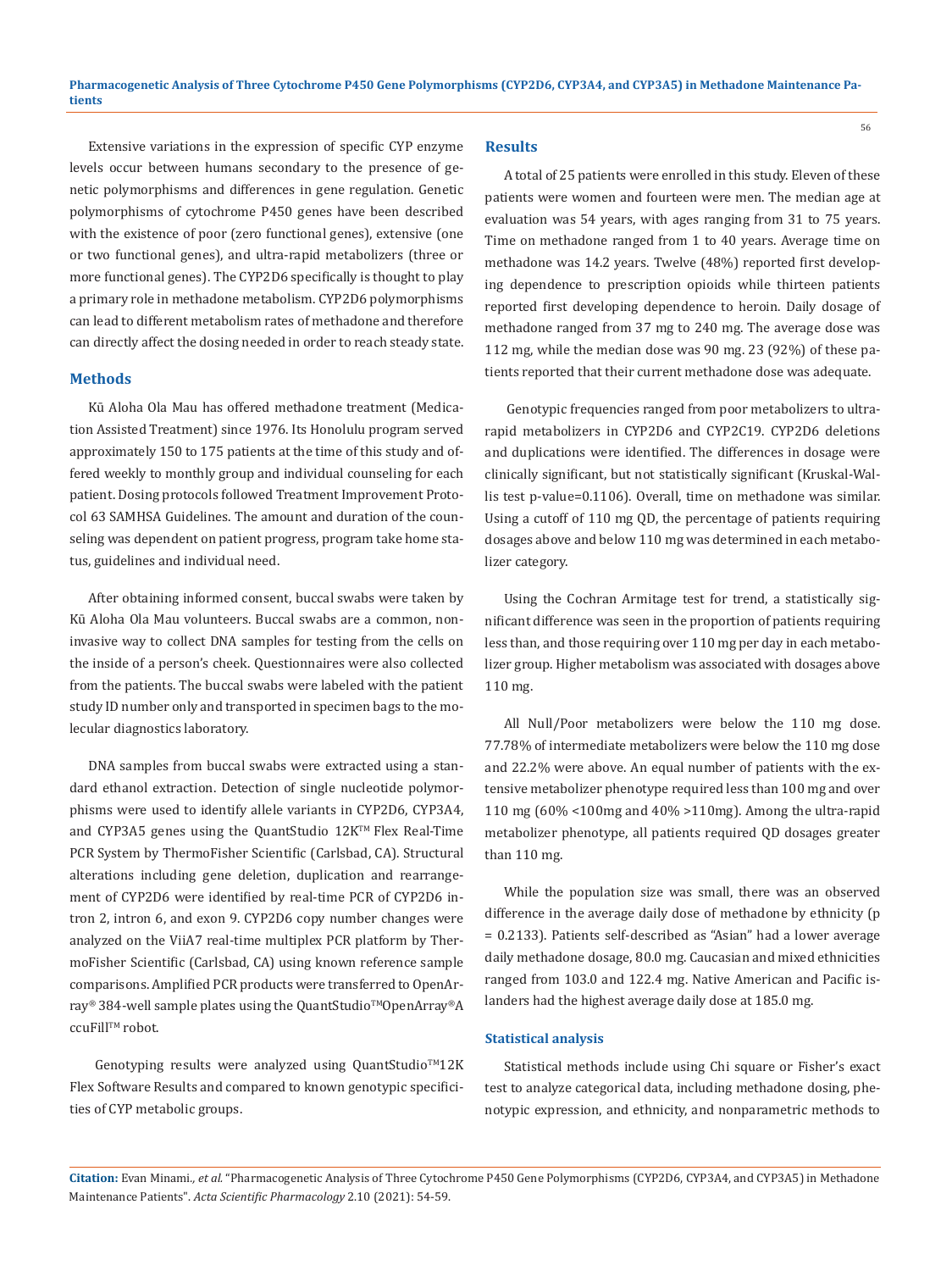analyze continuous data. Where appropriate, analysis of variance was used for continuous data. Analysis was performed using SAS 9.4 (SAS Institute, Cary, NC).

### **Discussion**

Reviews issued by the Institute of Medicine and the National Institutes of Health have defined narcotic addiction as a chronic medical disorder and have claimed that methadone maintenance coupled with social services is the most effective treatment for this condition. These agencies recommend reducing governmental regulation to facilitate patient's access to treatment. In addition, they recommend that the number of programs be expanded, and that new models of treatment be implemented, if the nationwide problem of addiction is to be brought under control. The National Institutes of Health also recommend that methadone maintenance be available to persons under legal supervision, such as probationers, parolees and the incarcerated. However, stigma and bias directed at the programs and the patients have hindered expansion and the effective delivery of services. Professional community leadership is necessary to educate the general public if these impediments are to be overcome.

Pharmacogenomic metabolizer differences of the CYP2D6 have shown to support specific dosing recommendations in antidepressants and predicting safety and effectiveness of codeine and oxycodone [4]. Evidence also supports genotype dosing recommendations for antidepressants [5]. According to the Substance Abuse and Mental Health Services Administration guidelines, current methadone maintenance recommendations are to start low and increase gradually over several weeks [6]. A general dosing profile at Kū Aloha Ola Mau is as follows: the maximum starting dose will not exceed 40 mg. Dose increases do not exceed 10 mg at a time with two to three day periods until 60 mg is reached. After 60 mg is reached, there is a holding period for at least a week before a patient can increase any further. Further increases require counselor consent along with patient compliance before a physician approves any dose increase. A patient who may need greater than 180 mg to be on a stable dose can take months until they are able to reach the needed dose. During this time of increase, patients are still feeling the withdrawal effects and can be tempted to continue using heroin or other opiates.

 Drs. Vincent Dole and Marie Nyswander, the pioneers of methadone maintenance, found that most patients reached a stable dose between 80-120 mg/day [7]. These findings are supported in the collected data, but also shows outliers which have significantly higher stable doses. Results show a correlation between ultrarapid metabolizers and higher stable maintenance doses. Genomic information can be helpful in a physician's decision whether to increase a patient's daily dose faster. Clinics can have hundreds of people a day, which means a high case load for each physician. Much of the decision to increase is based on subjective interaction with the patient and reports from the program. Pharmacogenomic data can give an objective analysis of how the body will likely react to the drug. A patient that is found to be an ultra-rapid metabolizer may then be able to increase their doses faster and limit any time where they are feeling adverse withdrawal effects.

57

 There are many other comorbidities and situational factors that also need to be addressed during a patient's treatment. Psychological trauma, legal issues or other restricting factors may need to be addressed but cannot be fully resolved until a stable maintenance dose is reached. Attaining a proper maintenance dose quicker can help to facilitate the resolution of additional problems. Counseling at Kū Aloha Ola Mau is available to patients at every stage of treatment. The clinic sees many different patients dealing with other physical trauma, abusive relationships or homelessness.

Current literature suggests a bell type curve of metabolizers with most ethnicities having significantly more extensive metabolizers and intermediate metabolizers than poor metabolizers and ultra-rapid metabolizers [8-11]. This is also reflected in our data which shows 20 extensive metabolizers and intermediate metabolizers with 3 ultra-rapid metabolizers and 1 poor metabolizer. Native American and Pacific Islander showed the highest maintenance dosing while Asians had the lowest. Our results serve to support a pharmacogenomics correlation between ultra-rapid metabolizer phenotype and significantly higher maintenance dosing and calls for a larger study into the pharmacogenomics of CYP2D6 with methadone.

Limited by a smaller sample size, the patient pool lacked the phenotypic range for CYP3A4 and CYP3A5 to make any significant observations. Other considerations for maintenance dosing include patient weight and concurrent medications. Regardless, the results still have power with using the CYP2D6 enzyme to predict a higher maintenance dose. Pharmacogenomic data for CYP2D6 can also be valuable information in the emergency medicine and operation room settings. It may also have implications in improving treatment for acute and chronic pain. Objective information like this can lend support for more bolder prescriptions.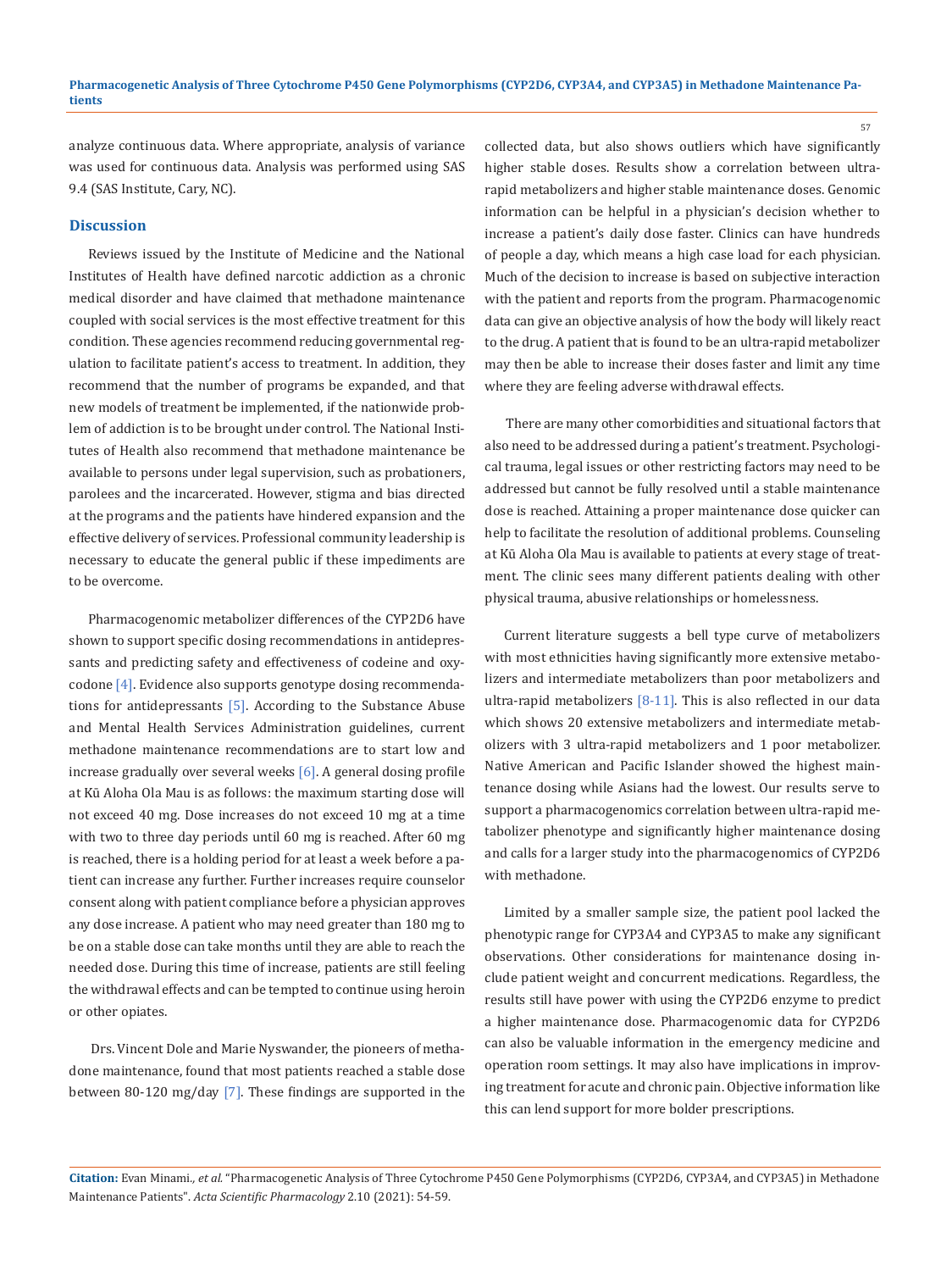**Pharmacogenetic Analysis of Three Cytochrome P450 Gene Polymorphisms (CYP2D6, CYP3A4, and CYP3A5) in Methadone Maintenance Patients**



Figure 1: Percent of patients that are over 110 mg of methadone for each metabolizer group.

|            | Null/<br>poor | Interme-<br>diate<br>metabo- | <b>Extensive</b><br>metabolizer | Ultra-<br>rapid<br>metabo- | <b>Total</b> |
|------------|---------------|------------------------------|---------------------------------|----------------------------|--------------|
|            |               | lizer                        |                                 | lizer                      |              |
| $\leq 110$ | $\mathcal{L}$ |                              |                                 |                            | 15           |
|            | 100.00%       | 77.78%                       | 60.00%                          | $0.00\%$                   |              |
| >110       |               |                              |                                 | 2                          | 8            |
|            | $0.00\%$      | 22.22%                       | 40.00%                          | 100.00%                    |              |
| Total      | 2             |                              | 10                              | 2                          | 23           |

**Table 1:** Percent of patients that are on doses higher or lower doses than 110 mg of methadone for metabolizer groups.



**Figure 3:** Average daily dose of methadone by ethnicity.



**Figure 2:** Average daily dose of methadone by phenotype.

| Dosage by Ethnicity (Mixed) |        |   |       |                |                |                |                       |               |                       |  |  |
|-----------------------------|--------|---|-------|----------------|----------------|----------------|-----------------------|---------------|-----------------------|--|--|
| <b>Ethnicity</b>            | N Obs  | N | Mean  | <b>Std Dev</b> | <b>Minimum</b> | <b>Maximum</b> | <b>Lower Quartile</b> | <b>Median</b> | <b>Upper Quartile</b> |  |  |
| Asian                       | 4      | 4 | 80.0  | 9.1            | 70.0           | 90.0           | 72.5                  | 80.0          | 87.5                  |  |  |
| Caucasian                   | q      | a | 101.9 | 59.3           | 37.0           | 210.0          | 60.0                  | 90.0          | 150.0                 |  |  |
| Mixed                       | 8      | 8 | 122.4 | 57.7           | 50.0           | 210.0          | 80.0                  | 104.5         | 175.0                 |  |  |
| Native American/Pacific     | າ<br>∠ | ົ | 185.0 | 77.8           | 130.0          | 240.0          | 130.0                 | 185.0         | 240.0                 |  |  |
| Islander                    |        |   |       |                |                |                |                       |               |                       |  |  |

**Table 2:** Dosing for major ethnicities.

### **Conclusion**

Pharmacogenomic testing may achieve a better approximation of the daily methadone dose. This testing could help achieve a faster serum steady state and, more importantly, symptom relief. This is a pilot study. This positive correlation between cytochrome P450 polymorphisms and methadone final dosage supports a larger-scale study that may permit effective guidelines in methadone therapy. A guided methadone treatment plan could identify ultrarapid metabolizer patients to expeditiously get them to therapeutic dose and direct them to additional and alternative therapeutic options. Finding the appropriate maintenance dose can prove to be a complex task, but genotype testing for CYP2D6 could prove to be a helpful tool for physicians in need of quick and objective information. For patients like the "model" patient and patients in other situations, testing can circumvent stigmatization and efforts can be put instead into remedying the patients' other medical and psychosocial issues.